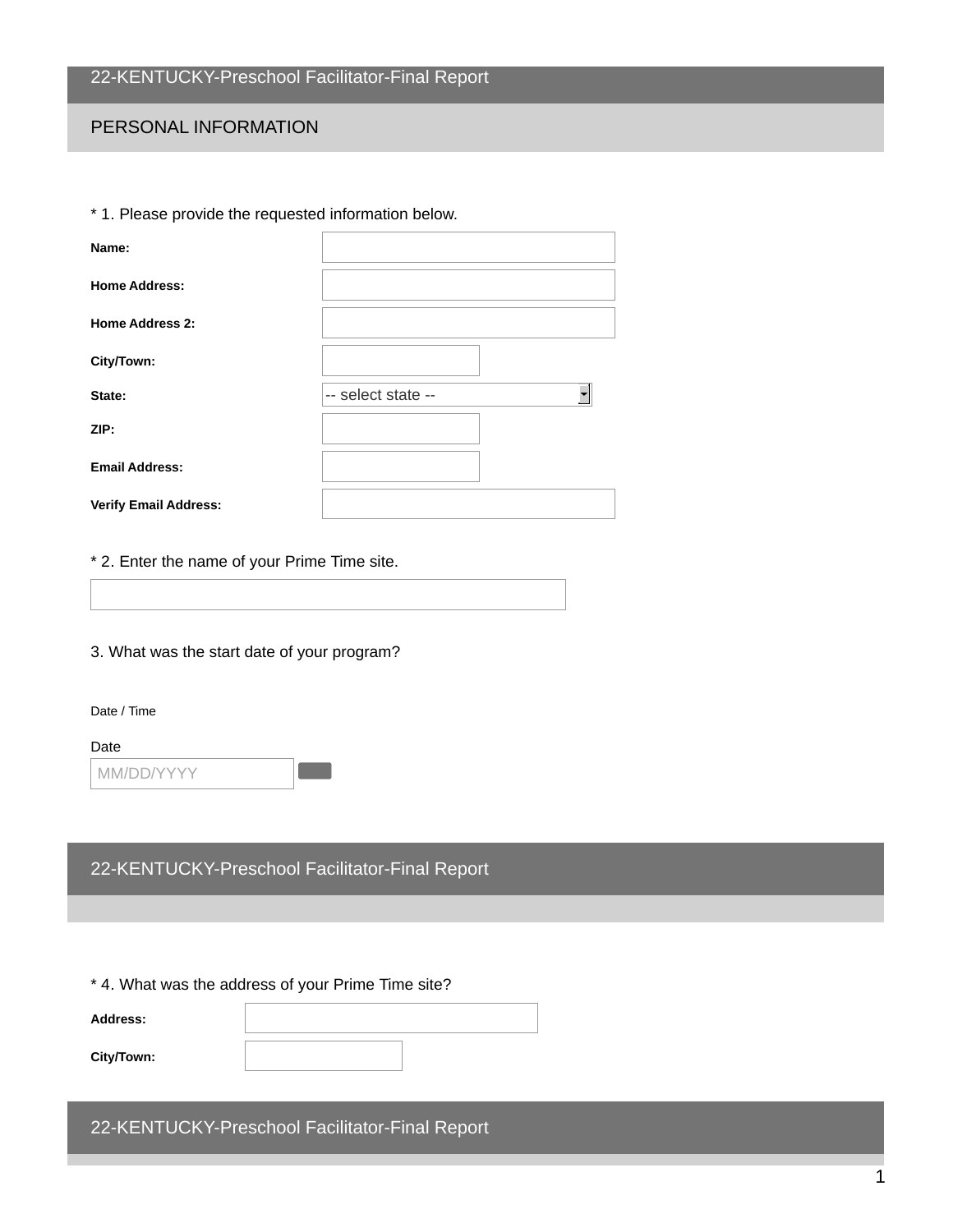#### \* 5. Have you served as a Prime Time Preschool Facilitator previously?

|                                              | Yes                                                                                                        | No |
|----------------------------------------------|------------------------------------------------------------------------------------------------------------|----|
| Experience                                   |                                                                                                            |    |
| If yes, please enter the number of programs. |                                                                                                            |    |
|                                              | 6. If you were unable to attend any sessions, please click to indicate which below. Select all that apply. |    |
| Session 1                                    |                                                                                                            |    |
| Session 2                                    |                                                                                                            |    |
| Session 3                                    |                                                                                                            |    |
| Session 4                                    |                                                                                                            |    |
| Session 5                                    |                                                                                                            |    |
| Session 6                                    |                                                                                                            |    |

## 22-KENTUCKY-Preschool Facilitator-Final Report

#### PROGRAM INFORMATION

\* 7. Site Type—Please click to indicate the type of agency that implemented this program.

|                          | Library | School | Child Care<br>Center | <b>Head Start</b><br>Center | Community<br>Center | Church | Other |
|--------------------------|---------|--------|----------------------|-----------------------------|---------------------|--------|-------|
| Site Type                |         |        | $\mathcal{L}$        |                             |                     |        |       |
| If Other, please specify |         |        |                      |                             |                     |        |       |
|                          |         |        |                      |                             |                     |        |       |
|                          |         |        |                      |                             |                     |        |       |

# 22-KENTUCKY-Preschool Facilitator-Final Report PRESCHOOL ATTENDANCE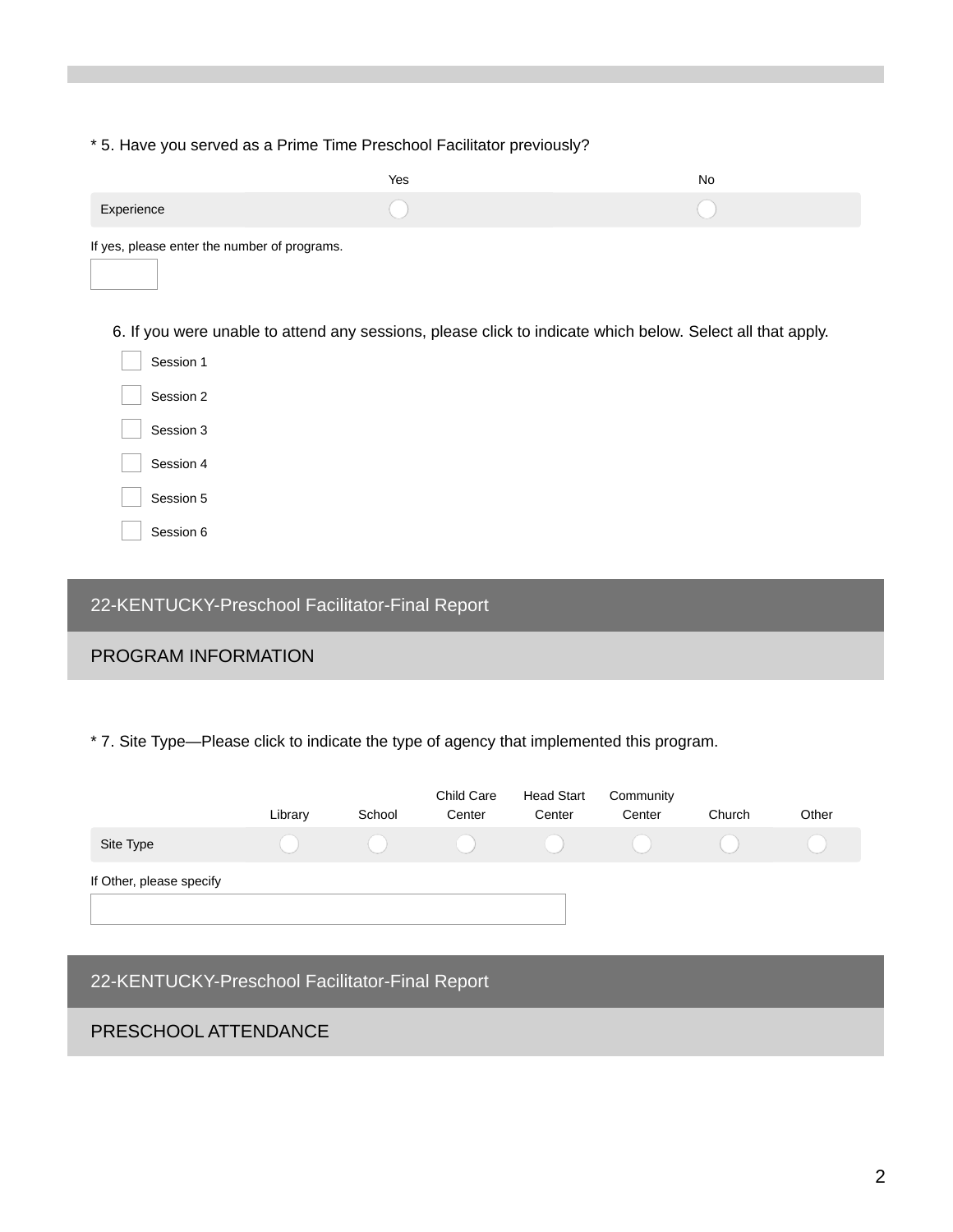#### \* 8. Please list the number of preschool participants (ages 3 – 5) present at each session.

| Session 1 |  |
|-----------|--|
| Session 2 |  |
| Session 3 |  |
| Session 4 |  |
| Session 5 |  |
| Session 6 |  |

## 22-KENTUCKY-Preschool Facilitator-Final Report

### **PARTICIPANTS**

\* 9. Did preschoolers demonstrate improved listening and verbal skills during the course of the program?

|                               | Yes | Somewhat | No |
|-------------------------------|-----|----------|----|
| Listening/Verbal              |     |          |    |
| Please explain your response. |     |          |    |
|                               |     |          |    |
|                               |     |          |    |
|                               |     |          |    |
|                               |     |          |    |
|                               |     |          |    |
|                               |     |          |    |

22-KENTUCKY-Preschool Facilitator-Final Report

#### PRESCHOOL RESOURCES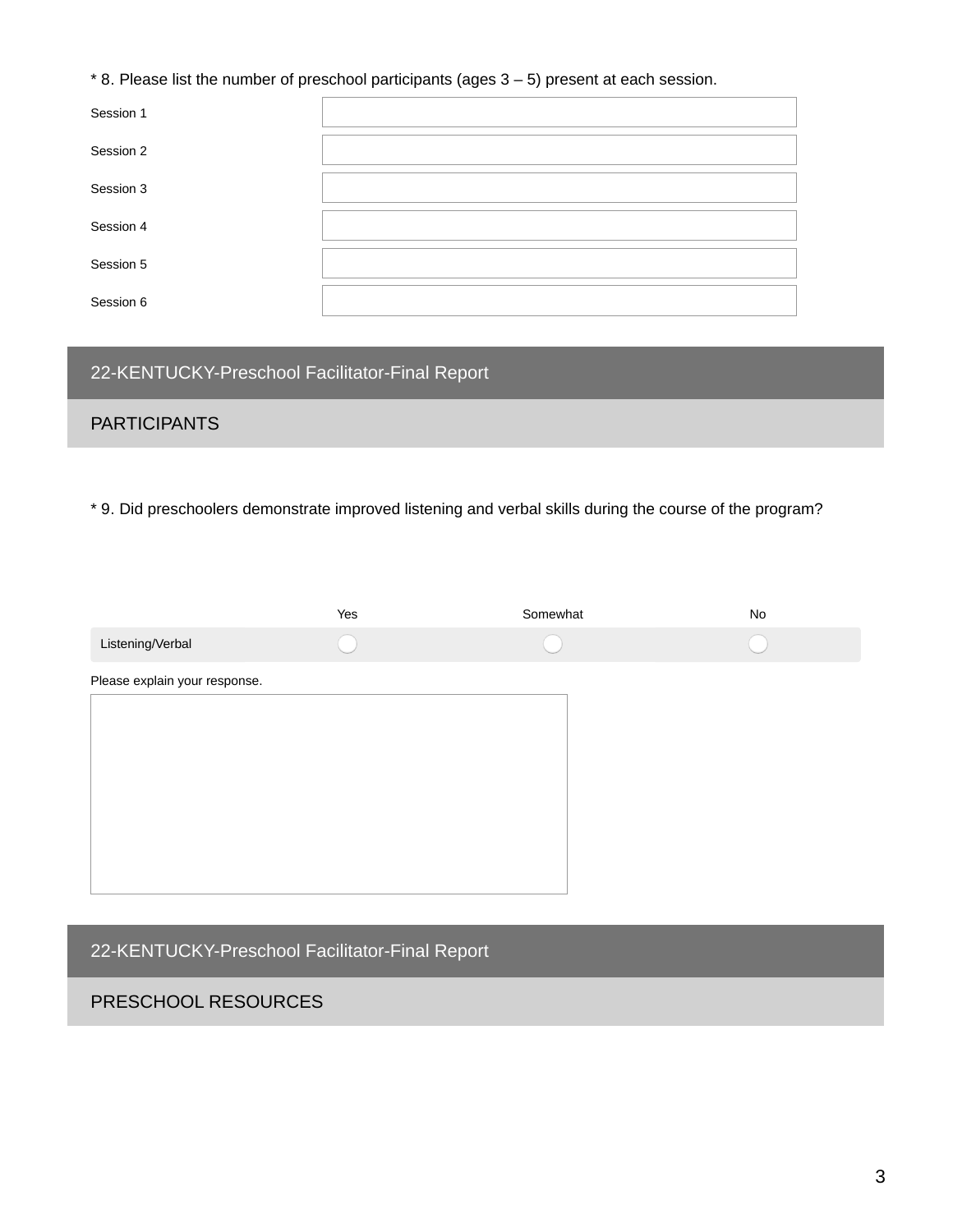#### \* 10. Was the Preschool Facilitator's Manual helpful to you?

|                               | Yes | Somewhat | $\operatorname{\mathsf{No}}$ |
|-------------------------------|-----|----------|------------------------------|
| Manual                        |     |          |                              |
| Please explain your response. |     |          |                              |
|                               |     |          |                              |
|                               |     |          |                              |
|                               |     |          |                              |
|                               |     |          |                              |
|                               |     |          |                              |
|                               |     |          |                              |

## \* 11. Did you or a volunteer do a Book Walk with your preschoolers during dinner each session?

|                              | Yes | Sometimes | No |
|------------------------------|-----|-----------|----|
| <b>Book Walk</b>             |     |           |    |
| Please Explain Your Response |     |           |    |
|                              |     |           |    |
|                              |     |           |    |
|                              |     |           |    |
|                              |     |           |    |
|                              |     |           |    |
|                              |     |           |    |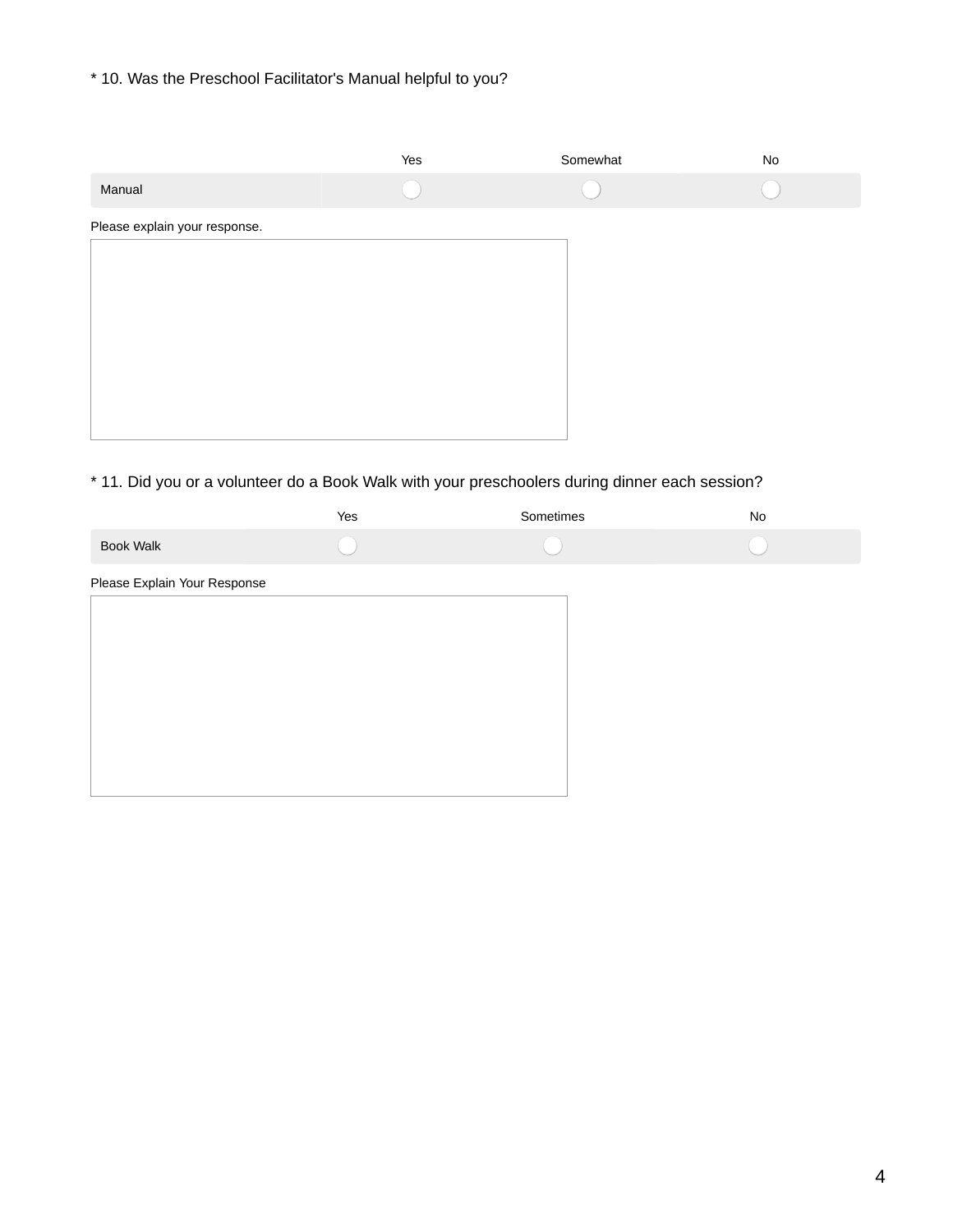### \* 12. How often did you use the picture-graph questionnaires?

|                              | Every session- (6 or 8<br>sessions) | Most sessions- (at least 4 Some sessions- (at least<br>times) | 1 time) | Not at all- (0 times) |
|------------------------------|-------------------------------------|---------------------------------------------------------------|---------|-----------------------|
| PGQ Use                      |                                     |                                                               |         |                       |
| Please Explain Your Response |                                     |                                                               |         |                       |
|                              |                                     |                                                               |         |                       |
|                              |                                     |                                                               |         |                       |
|                              |                                     |                                                               |         |                       |
|                              |                                     |                                                               |         |                       |
|                              |                                     |                                                               |         |                       |
|                              |                                     |                                                               |         |                       |

## 22-KENTUCKY-Preschool Facilitator-Final Report

#### \* 13. How effective were the picture-graph questionnaires in getting the adults to interact with the children?

|                              | Very effective | Effective | Somewhat effective | Not very effective |
|------------------------------|----------------|-----------|--------------------|--------------------|
| <b>PGQ Effectiveness</b>     |                |           |                    |                    |
| Please Explain Your Response |                |           |                    |                    |
|                              |                |           |                    |                    |
|                              |                |           |                    |                    |
|                              |                |           |                    |                    |
|                              |                |           |                    |                    |
|                              |                |           |                    |                    |
|                              |                |           |                    |                    |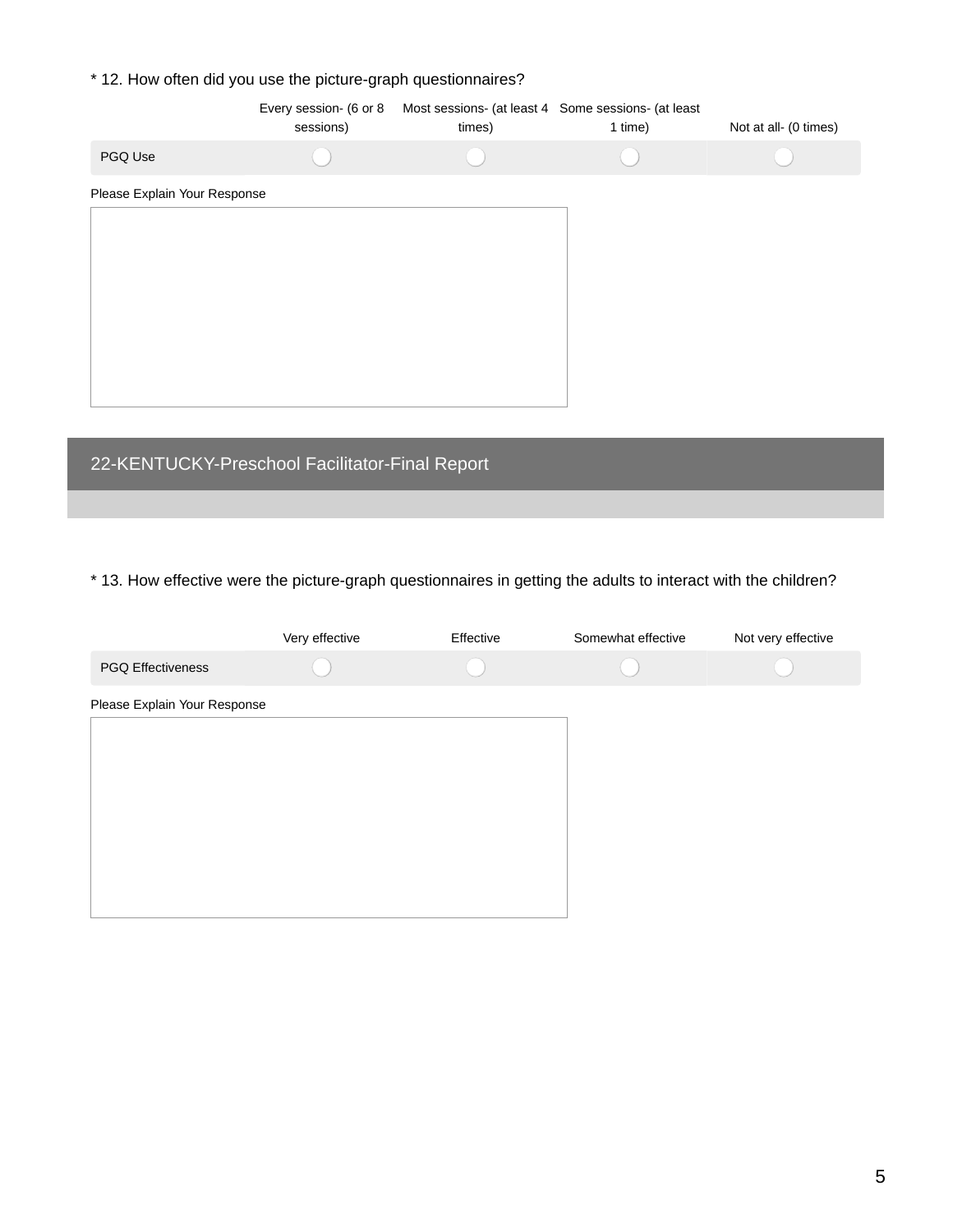\* 14. Did you use exploratory centers in your Prime Time Preschool?

|                              | Yes | Sometimes | $\mathsf{No}$ |
|------------------------------|-----|-----------|---------------|
| Centers                      |     |           |               |
| Please Explain Your Response |     |           |               |
|                              |     |           |               |
|                              |     |           |               |
|                              |     |           |               |
|                              |     |           |               |
|                              |     |           |               |
|                              |     |           |               |
|                              |     |           |               |

# 22-KENTUCKY-Preschool Facilitator-Final Report

#### \* 15. How effective were the centers in engaging the children in pre-literacy activities?

|                              | Very effective | Effective | Somewhat effective | Not very effective |
|------------------------------|----------------|-----------|--------------------|--------------------|
| <b>Center Effectiveness</b>  |                |           |                    |                    |
| Please Explain Your Response |                |           |                    |                    |
|                              |                |           |                    |                    |
|                              |                |           |                    |                    |
|                              |                |           |                    |                    |
|                              |                |           |                    |                    |
|                              |                |           |                    |                    |
|                              |                |           |                    |                    |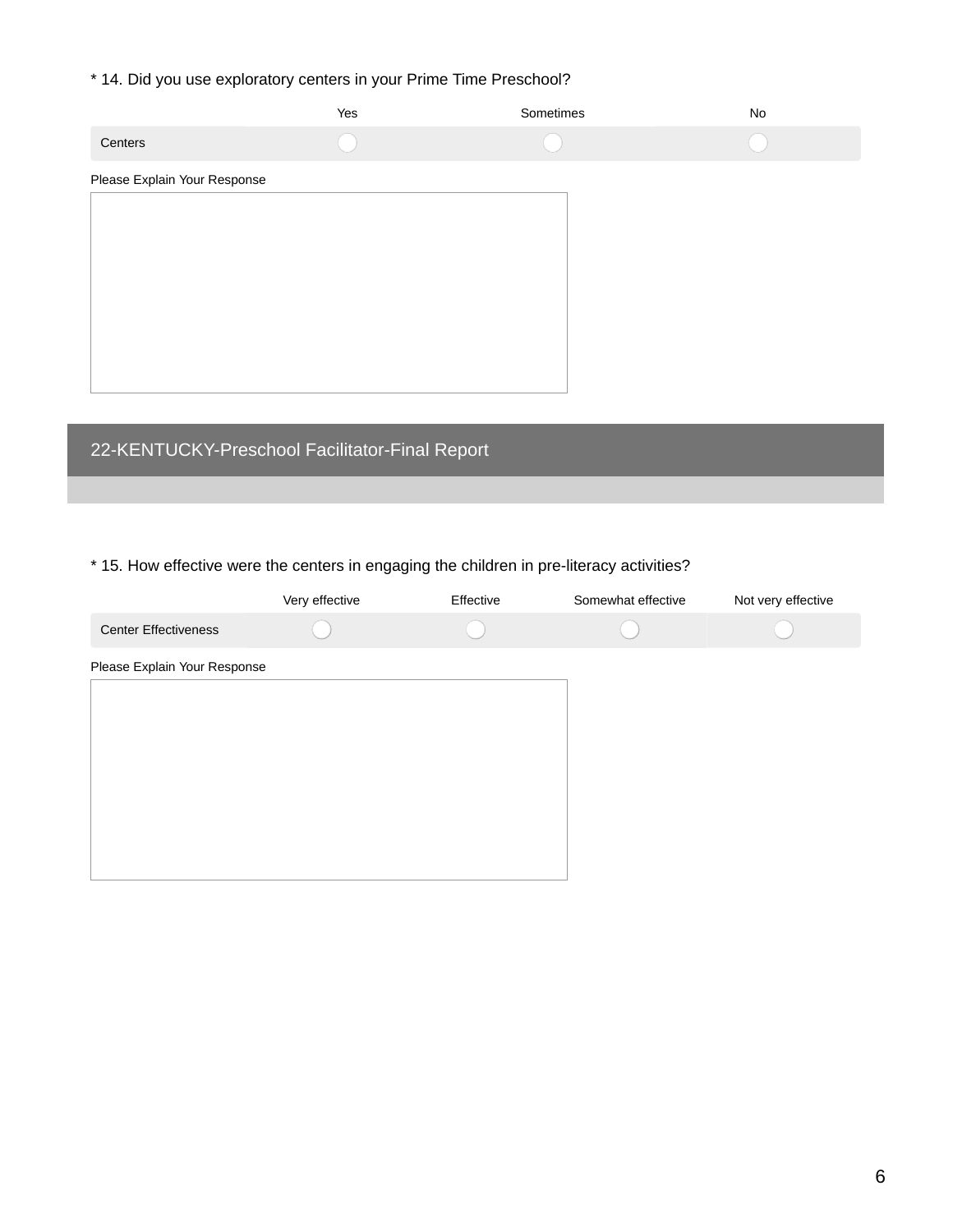\* 16. Did you create a group literacy experience book over the course of your program?

|                              | Yes | In Part | $\operatorname{\mathsf{No}}$ |  |  |  |  |
|------------------------------|-----|---------|------------------------------|--|--|--|--|
| <b>GLEB Creation</b>         |     |         |                              |  |  |  |  |
| Please Explain Your Response |     |         |                              |  |  |  |  |
|                              |     |         |                              |  |  |  |  |
|                              |     |         |                              |  |  |  |  |
|                              |     |         |                              |  |  |  |  |
|                              |     |         |                              |  |  |  |  |
|                              |     |         |                              |  |  |  |  |
|                              |     |         |                              |  |  |  |  |

## 22-KENTUCKY-Preschool Facilitator-Final Report

\* 17. How effective was creating the group literacy experience book in enhancing group cohesiveness and communication?

|                              | Very effective | Effective | Somewhat effective | Not very effective |
|------------------------------|----------------|-----------|--------------------|--------------------|
| <b>GLEB Effectiveness</b>    |                |           |                    |                    |
| Please Explain Your Response |                |           |                    |                    |
|                              |                |           |                    |                    |
|                              |                |           |                    |                    |
|                              |                |           |                    |                    |
|                              |                |           |                    |                    |
|                              |                |           |                    |                    |
|                              |                |           |                    |                    |